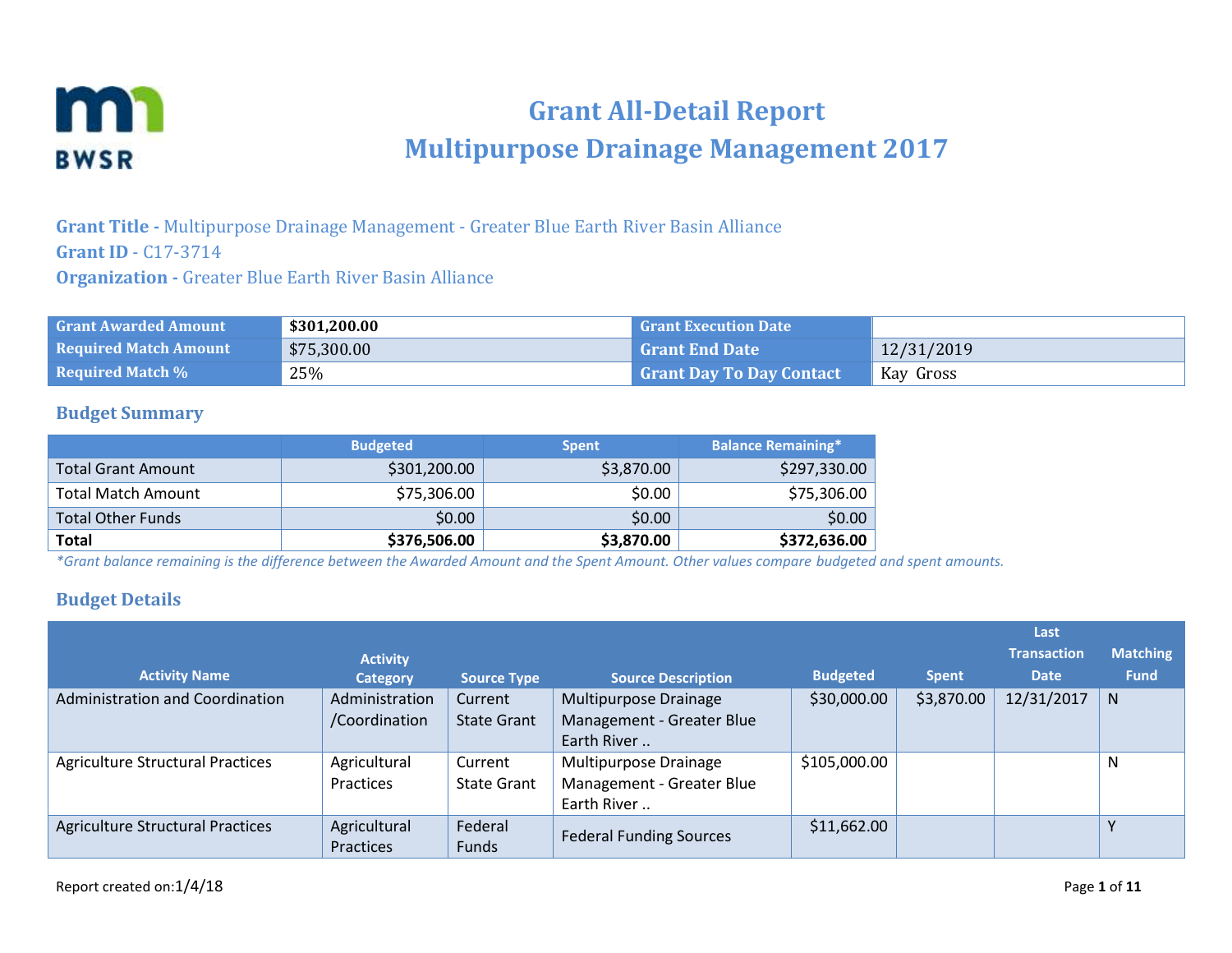| <b>Activity Name</b>                    | <b>Activity</b><br><b>Category</b>      | <b>Source Type</b>            | <b>Source Description</b>                                         | <b>Budgeted</b> | <b>Spent</b> | Last<br><b>Transaction</b><br><b>Date</b> | <b>Matching</b><br><b>Fund</b> |
|-----------------------------------------|-----------------------------------------|-------------------------------|-------------------------------------------------------------------|-----------------|--------------|-------------------------------------------|--------------------------------|
| <b>Agriculture Structural Practices</b> | Agricultural<br>Practices               | Landowner<br>Fund             | Landowner Cash Contribution                                       | \$11,662.00     |              |                                           | Υ                              |
| <b>Agriculture Structural Practices</b> | Agricultural<br><b>Practices</b>        | Local Fund                    | <b>Local Funding Sources</b>                                      | \$11,662.00     |              |                                           | Y                              |
| <b>Conservation Drainage Practices</b>  | Conservation<br>Drainage                | Current<br><b>State Grant</b> | Multipurpose Drainage<br>Management - Greater Blue<br>Earth River | \$121,000.00    |              |                                           | N                              |
| <b>Conservation Drainage Practices</b>  | Conservation<br><b>Drainage</b>         | Federal<br>Funds              | <b>Federal Funding Sources</b>                                    | \$13,440.00     |              |                                           | Υ                              |
| <b>Conservation Drainage Practices</b>  | Conservation<br>Drainage                | Landowner<br>Fund             | Landowner Cash Contribution                                       | \$13,440.00     |              |                                           | Υ                              |
| <b>Conservation Drainage Practices</b>  | Conservation<br><b>Drainage</b>         | Local Fund                    | <b>Local Funding Sources</b>                                      | \$13,440.00     |              |                                           | Y                              |
| <b>Technical and Engineering</b>        | Technical/Engi<br>neering<br>Assistance | Current<br><b>State Grant</b> | Multipurpose Drainage<br>Management - Greater Blue<br>Earth River | \$45,200.00     |              |                                           | N                              |

# **Activity Details Summary**

| <b>Activity Details</b>             | <b>Total Action Count</b> | <b>Total Activity Mapped</b> | <b>Proposed Size / Unit</b> | <b>Actual Size / Unit</b> |
|-------------------------------------|---------------------------|------------------------------|-----------------------------|---------------------------|
| 410 - Grade Stabilization Structure | --                        |                              | 15 COUNT                    | 0 COUNT                   |
| 605 - Denitrifying Bioreactor       |                           |                              | . COUNT                     | 0 COUNT                   |

# **Proposed Activity Indicators**

| <b>Activity Name</b>             | <b>Indicator Name</b> | <b>Value &amp; Units</b> | <b>Waterbody</b>  | <b>Calculation Tool</b> | <b>Comments</b> |
|----------------------------------|-----------------------|--------------------------|-------------------|-------------------------|-----------------|
| <b>Bioreactors - Anticipated</b> | PHOSPHORUS (EST.      | 15 LBS/YR                | 10 County         | Literature Value        |                 |
|                                  | <b>REDUCTION)</b>     |                          | Drainage Ditch    |                         |                 |
|                                  |                       |                          | Authority         |                         |                 |
|                                  |                       |                          | <b>Boundaries</b> |                         |                 |
| <b>Grade Stabilization</b>       | PHOSPHORUS (EST.      | 12 LBS/YR                | 10 County         | <b>BWSR CALC (GULLY</b> |                 |
| <b>Structures - Anticipated</b>  | <b>REDUCTION)</b>     |                          | Drainage Ditch    | STABILIZATION)          |                 |
| Report created on:1/4/18         |                       |                          |                   |                         | Page 2 of 11    |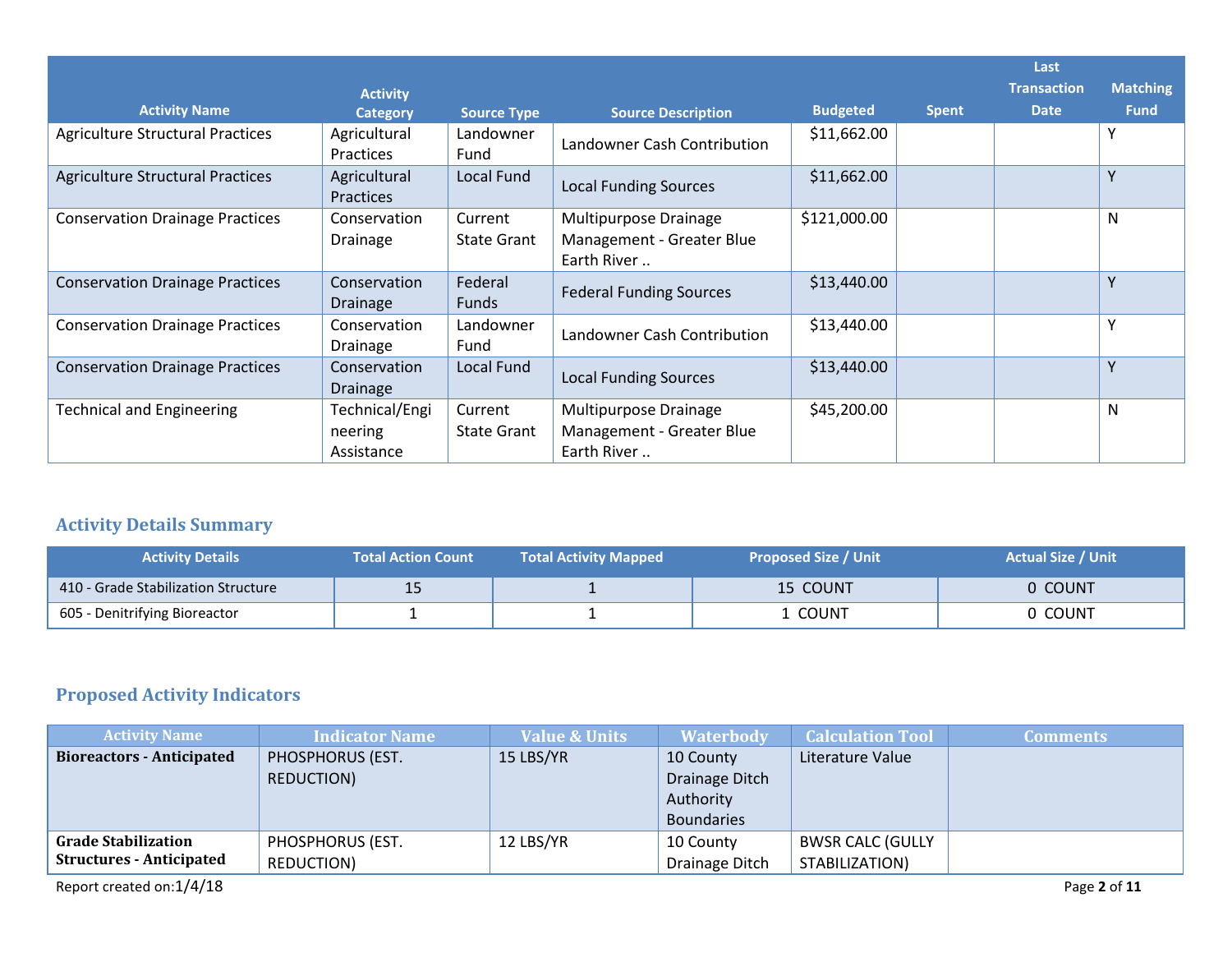| Authority<br><b>Boundaries</b><br><b>Storage and Treatment</b><br>2 LBS/YR<br>PHOSPHORUS (EST.<br><b>BWSR CALC (GULLY</b><br>10 County<br><b>Wetland Restoration -</b><br><b>REDUCTION)</b><br>Drainage Ditch<br>STABILIZATION)<br>Anticipated<br>Authority<br><b>Boundaries</b><br><b>Open Tile Inlet</b><br>20 LBS/YR<br><b>BWSR CALC (GULLY</b><br>PHOSPHORUS (EST.<br>10 County<br>Replacements -<br>REDUCTION)<br>STABILIZATION)<br>Drainage Ditch<br>Anticipated<br>Authority<br><b>Boundaries</b><br><b>Water and Sediment</b><br>25 LBS/YR<br><b>BWSR CALC (GULLY</b><br>PHOSPHORUS (EST.<br>10 County<br><b>Control Basins -</b><br><b>REDUCTION)</b><br>Drainage Ditch<br>STABILIZATION)<br>Anticipated | <b>Activity Name</b> | <b>Indicator Name</b> | <b>Value &amp; Units</b> | <b>Waterbody</b> | <b>Calculation Tool</b> | <b>Comments</b> |
|-------------------------------------------------------------------------------------------------------------------------------------------------------------------------------------------------------------------------------------------------------------------------------------------------------------------------------------------------------------------------------------------------------------------------------------------------------------------------------------------------------------------------------------------------------------------------------------------------------------------------------------------------------------------------------------------------------------------|----------------------|-----------------------|--------------------------|------------------|-------------------------|-----------------|
|                                                                                                                                                                                                                                                                                                                                                                                                                                                                                                                                                                                                                                                                                                                   |                      |                       |                          |                  |                         |                 |
|                                                                                                                                                                                                                                                                                                                                                                                                                                                                                                                                                                                                                                                                                                                   |                      |                       |                          |                  |                         |                 |
|                                                                                                                                                                                                                                                                                                                                                                                                                                                                                                                                                                                                                                                                                                                   |                      |                       |                          |                  |                         |                 |
|                                                                                                                                                                                                                                                                                                                                                                                                                                                                                                                                                                                                                                                                                                                   |                      |                       |                          |                  |                         |                 |
|                                                                                                                                                                                                                                                                                                                                                                                                                                                                                                                                                                                                                                                                                                                   |                      |                       |                          |                  |                         |                 |
|                                                                                                                                                                                                                                                                                                                                                                                                                                                                                                                                                                                                                                                                                                                   |                      |                       |                          |                  |                         |                 |
|                                                                                                                                                                                                                                                                                                                                                                                                                                                                                                                                                                                                                                                                                                                   |                      |                       |                          |                  |                         |                 |
|                                                                                                                                                                                                                                                                                                                                                                                                                                                                                                                                                                                                                                                                                                                   |                      |                       |                          |                  |                         |                 |
|                                                                                                                                                                                                                                                                                                                                                                                                                                                                                                                                                                                                                                                                                                                   |                      |                       |                          |                  |                         |                 |
|                                                                                                                                                                                                                                                                                                                                                                                                                                                                                                                                                                                                                                                                                                                   |                      |                       |                          |                  |                         |                 |
|                                                                                                                                                                                                                                                                                                                                                                                                                                                                                                                                                                                                                                                                                                                   |                      |                       |                          |                  |                         |                 |
|                                                                                                                                                                                                                                                                                                                                                                                                                                                                                                                                                                                                                                                                                                                   |                      |                       |                          |                  |                         |                 |
|                                                                                                                                                                                                                                                                                                                                                                                                                                                                                                                                                                                                                                                                                                                   |                      |                       |                          | Authority        |                         |                 |
| <b>Boundaries</b>                                                                                                                                                                                                                                                                                                                                                                                                                                                                                                                                                                                                                                                                                                 |                      |                       |                          |                  |                         |                 |
| Grass Waterways -<br>10 LBS/YR<br>PHOSPHORUS (EST.<br><b>BWSR CALC (GULLY</b><br>10 County                                                                                                                                                                                                                                                                                                                                                                                                                                                                                                                                                                                                                        |                      |                       |                          |                  |                         |                 |
| Anticipated<br>REDUCTION)<br>STABILIZATION)<br>Drainage Ditch                                                                                                                                                                                                                                                                                                                                                                                                                                                                                                                                                                                                                                                     |                      |                       |                          |                  |                         |                 |
| Authority                                                                                                                                                                                                                                                                                                                                                                                                                                                                                                                                                                                                                                                                                                         |                      |                       |                          |                  |                         |                 |
| <b>Boundaries</b>                                                                                                                                                                                                                                                                                                                                                                                                                                                                                                                                                                                                                                                                                                 |                      |                       |                          |                  |                         |                 |
| <b>Bioreactors - Anticipated</b><br>1480 LBS/YR<br>Literature Value<br><b>NITROGEN</b><br>10 County                                                                                                                                                                                                                                                                                                                                                                                                                                                                                                                                                                                                               |                      |                       |                          |                  |                         |                 |
| Drainage Ditch                                                                                                                                                                                                                                                                                                                                                                                                                                                                                                                                                                                                                                                                                                    |                      |                       |                          |                  |                         |                 |
| Authority                                                                                                                                                                                                                                                                                                                                                                                                                                                                                                                                                                                                                                                                                                         |                      |                       |                          |                  |                         |                 |
| <b>Boundaries</b>                                                                                                                                                                                                                                                                                                                                                                                                                                                                                                                                                                                                                                                                                                 |                      |                       |                          |                  |                         |                 |
| <b>Saturated Buffers -</b><br>240 LBS/YR<br><b>NITROGEN</b><br>10 County<br>Literature Value<br>Anticipated                                                                                                                                                                                                                                                                                                                                                                                                                                                                                                                                                                                                       |                      |                       |                          |                  |                         |                 |
| Drainage Ditch                                                                                                                                                                                                                                                                                                                                                                                                                                                                                                                                                                                                                                                                                                    |                      |                       |                          |                  |                         |                 |
| Authority<br><b>Boundaries</b>                                                                                                                                                                                                                                                                                                                                                                                                                                                                                                                                                                                                                                                                                    |                      |                       |                          |                  |                         |                 |
| <b>Storage and Treatment</b>                                                                                                                                                                                                                                                                                                                                                                                                                                                                                                                                                                                                                                                                                      |                      |                       |                          |                  |                         |                 |
| 100 LBS/YR<br>Literature Value<br><b>NITROGEN</b><br>10 County<br><b>Wetland Restoration -</b>                                                                                                                                                                                                                                                                                                                                                                                                                                                                                                                                                                                                                    |                      |                       |                          |                  |                         |                 |
| Drainage Ditch<br>Anticipated<br>Authority                                                                                                                                                                                                                                                                                                                                                                                                                                                                                                                                                                                                                                                                        |                      |                       |                          |                  |                         |                 |
| <b>Boundaries</b>                                                                                                                                                                                                                                                                                                                                                                                                                                                                                                                                                                                                                                                                                                 |                      |                       |                          |                  |                         |                 |
| <b>Grade Stabilization</b><br>12 TONS/YR<br>SEDIMENT (TSS)<br><b>BWSR CALC (GULLY</b><br>10 County                                                                                                                                                                                                                                                                                                                                                                                                                                                                                                                                                                                                                |                      |                       |                          |                  |                         |                 |
| <b>Structures - Anticipated</b><br>STABILIZATION)<br>Drainage Ditch                                                                                                                                                                                                                                                                                                                                                                                                                                                                                                                                                                                                                                               |                      |                       |                          |                  |                         |                 |
| Authority                                                                                                                                                                                                                                                                                                                                                                                                                                                                                                                                                                                                                                                                                                         |                      |                       |                          |                  |                         |                 |
| <b>Boundaries</b>                                                                                                                                                                                                                                                                                                                                                                                                                                                                                                                                                                                                                                                                                                 |                      |                       |                          |                  |                         |                 |
| <b>Storage and Treatment</b><br>2 TONS/YR<br><b>SEDIMENT (TSS)</b><br>10 County<br><b>BWSR CALC (GULLY</b>                                                                                                                                                                                                                                                                                                                                                                                                                                                                                                                                                                                                        |                      |                       |                          |                  |                         |                 |
| <b>Wetland Restoration -</b><br>STABILIZATION)<br>Drainage Ditch                                                                                                                                                                                                                                                                                                                                                                                                                                                                                                                                                                                                                                                  |                      |                       |                          |                  |                         |                 |
| Anticipated<br>Authority                                                                                                                                                                                                                                                                                                                                                                                                                                                                                                                                                                                                                                                                                          |                      |                       |                          |                  |                         |                 |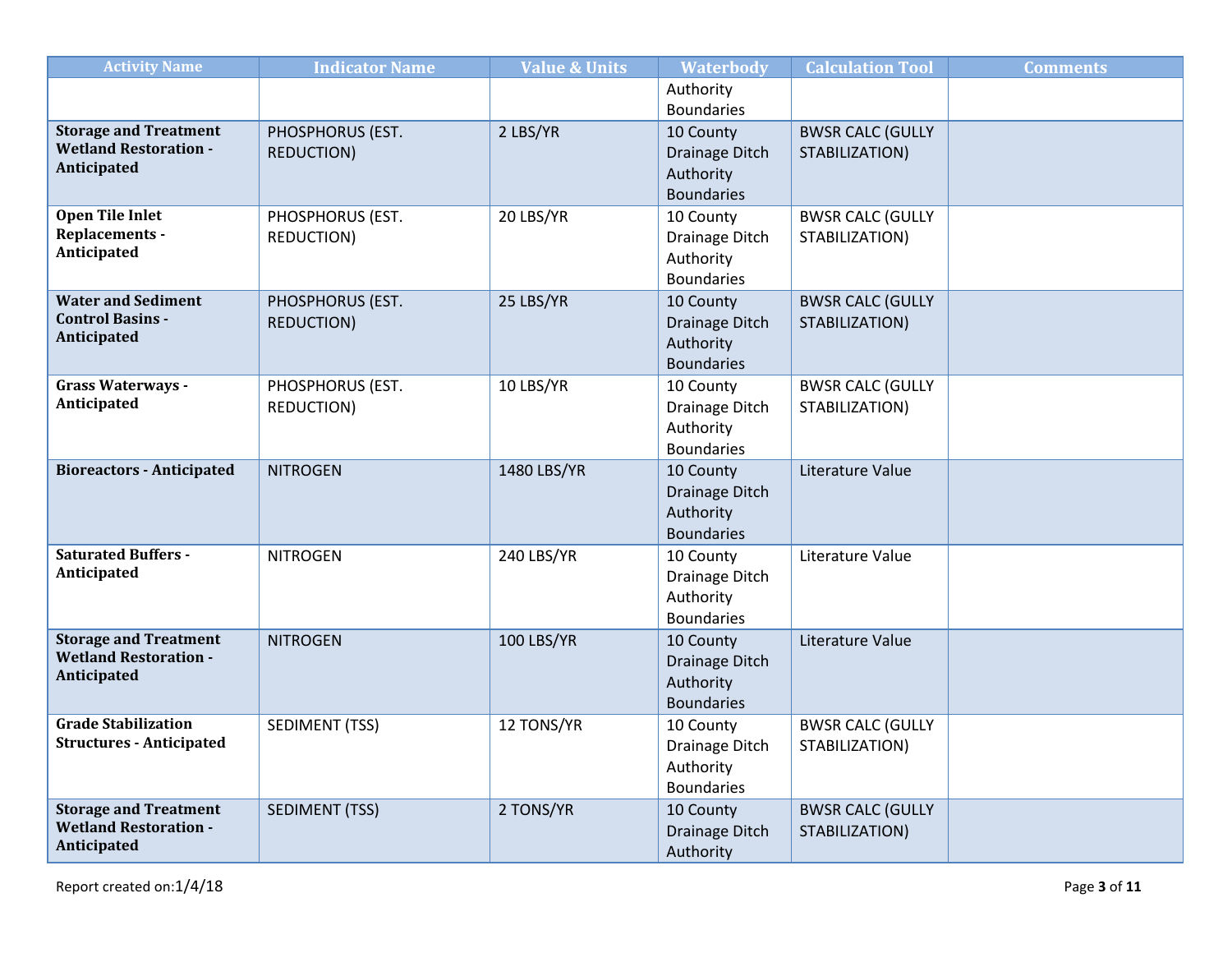| <b>Activity Name</b>                                                | <b>Indicator Name</b> | <b>Value &amp; Units</b> | <b>Waterbody</b>                                              | <b>Calculation Tool</b>                   | <b>Comments</b> |
|---------------------------------------------------------------------|-----------------------|--------------------------|---------------------------------------------------------------|-------------------------------------------|-----------------|
|                                                                     |                       |                          | <b>Boundaries</b>                                             |                                           |                 |
| Open Tile Inlet<br><b>Replacements -</b><br>Anticipated             | SEDIMENT (TSS)        | 20 TONS/YR               | 10 County<br>Drainage Ditch<br>Authority<br><b>Boundaries</b> | <b>BWSR CALC (GULLY</b><br>STABILIZATION) |                 |
| <b>Water and Sediment</b><br><b>Control Basins -</b><br>Anticipated | SEDIMENT (TSS)        | 25 TONS/YR               | 10 County<br>Drainage Ditch<br>Authority<br><b>Boundaries</b> | <b>BWSR CALC (GULLY</b><br>STABILIZATION) |                 |
| <b>Grass Waterways -</b><br>Anticipated                             | SEDIMENT (TSS)        | 10 TONS/YR               | 10 County<br>Drainage Ditch<br>Authority<br><b>Boundaries</b> | <b>BWSR CALC (GULLY</b><br>STABILIZATION) |                 |

# **Final Indicators Summary**

| <b>Indicator Name</b> | <b>Total Value</b> | Unit |
|-----------------------|--------------------|------|
|                       |                    |      |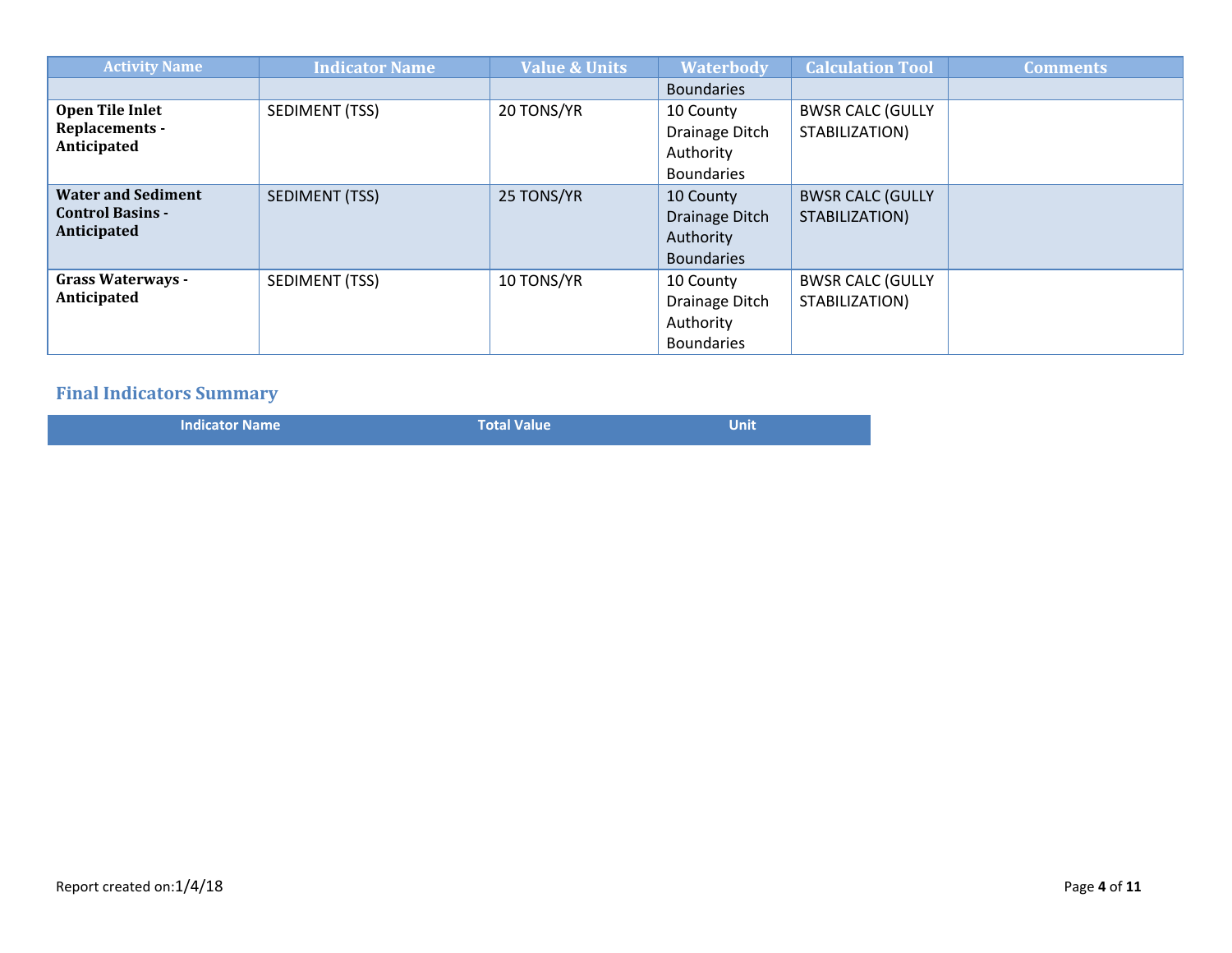## **Grant Activity**

|                             | <b>Grant Activity - Administration and Coordination</b>                                                                                                                                                                                                                                                                                                                                                                                                                                                                                                                                                                                                                                                                                                                                                                                                                                                                                |                 |  |  |  |  |
|-----------------------------|----------------------------------------------------------------------------------------------------------------------------------------------------------------------------------------------------------------------------------------------------------------------------------------------------------------------------------------------------------------------------------------------------------------------------------------------------------------------------------------------------------------------------------------------------------------------------------------------------------------------------------------------------------------------------------------------------------------------------------------------------------------------------------------------------------------------------------------------------------------------------------------------------------------------------------------|-----------------|--|--|--|--|
| <b>Description</b>          | Administration and Coordination of this project will be provided by the GBERBA Coordinators (Administrative, Technical and<br>Financial). Administrative Coordinator will administer the FY2017 CWF Grant with duties to include E-link reporting, website<br>updating and reporting documents as required by BWSR. Financial reporting will be completed by the Financial Coordinator<br>using QuickBooks. Technical Coordinator will oversee the pollution reduction estimates needed for associated projects and<br>help with technical assistance as requested. The Technical Coordinator will also work to develop a grant policy by which<br>projects will be targeted and prioritized for funding.<br>GBERBA staff are contracted employees so the grant will reflect the contracted hourly rates for the Coordinators which in<br>2017 is \$30.00 per hour.<br>TOTAL GRANT FUNDING: \$30,000.00<br>TOTAL MATCH FUNDING: \$0.00 |                 |  |  |  |  |
| <b>Category</b>             | ADMINISTRATION/COORDINATION                                                                                                                                                                                                                                                                                                                                                                                                                                                                                                                                                                                                                                                                                                                                                                                                                                                                                                            |                 |  |  |  |  |
| <b>Start Date</b>           | 3-Apr-17                                                                                                                                                                                                                                                                                                                                                                                                                                                                                                                                                                                                                                                                                                                                                                                                                                                                                                                               | <b>End Date</b> |  |  |  |  |
| <b>Has Rates and Hours?</b> | Yes                                                                                                                                                                                                                                                                                                                                                                                                                                                                                                                                                                                                                                                                                                                                                                                                                                                                                                                                    |                 |  |  |  |  |
| <b>Actual Results</b>       | April - December 2017<br>Total Admin Hours - 129.0<br>GBERBA contracted hourly rate - \$30.00/hour<br>Total 2017 Admin - \$3,870.00                                                                                                                                                                                                                                                                                                                                                                                                                                                                                                                                                                                                                                                                                                                                                                                                    |                 |  |  |  |  |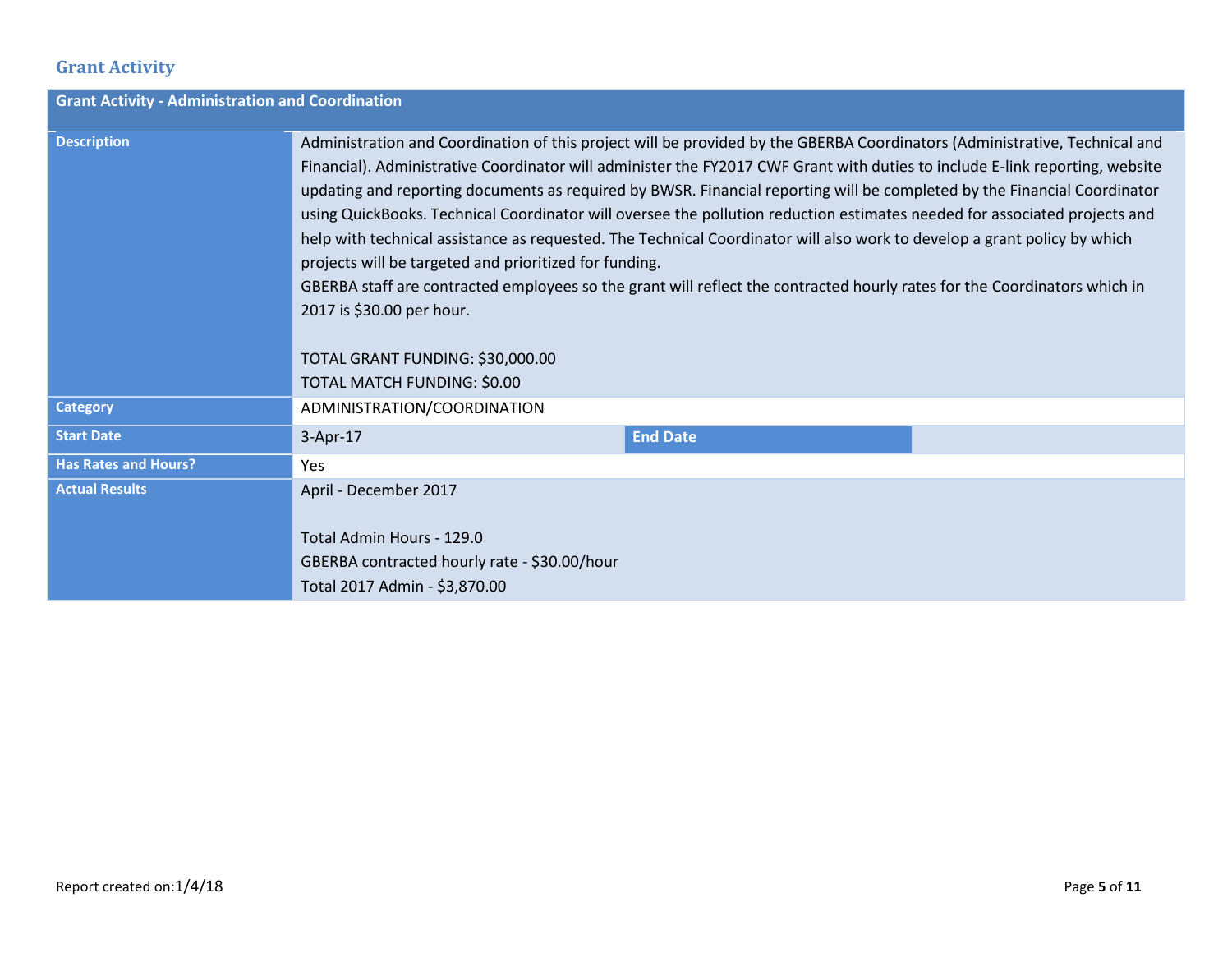|                             | <b>Grant Activity - Agriculture Structural Practices</b>                                                                                                                                                                                                                                                                                                                                                                                                                                                                                                                                                                                                       |  |  |  |  |
|-----------------------------|----------------------------------------------------------------------------------------------------------------------------------------------------------------------------------------------------------------------------------------------------------------------------------------------------------------------------------------------------------------------------------------------------------------------------------------------------------------------------------------------------------------------------------------------------------------------------------------------------------------------------------------------------------------|--|--|--|--|
| <b>Description</b>          | Funds will be used to implement WASCOBs, grasssed waterways, and grade stabilization structures adjacent to, on, or within<br>watersheds of priority 103E public drainage systems within the whole 10 GBERBA-member County extent (excluding areas<br>within a watershed district). Public Drainage Systems must have a documented sediment and/or water quality concern.<br>Documented concerns include, but are not limited to, an analysis, study, strategy, plan, engineer's report, engineer's<br>preliminary survey report for a drainage system improvement, or other water quality analysis.<br>Two examples of 103E systems with documented concerns: |  |  |  |  |
|                             | -Faribault County Ditch #7. The CD7 Improvement Project Plan has identified 24 drainage manipulation practices that could                                                                                                                                                                                                                                                                                                                                                                                                                                                                                                                                      |  |  |  |  |
|                             | be implemented to benefit water quality.<br>-The Martin County Multipurpose Drainage Management Plan (2014) call for drainage management on four priority 103E<br>drainage systems and includes descriptions of appropriate drainage practices and identifies specific targeted sites where<br>these practices would be the most effective.                                                                                                                                                                                                                                                                                                                    |  |  |  |  |
|                             | Anticipated number of practices to be installed:<br>-12 Grade Stabilization Structures<br>-2 Grassed Waterways<br>-5 WASCOBs                                                                                                                                                                                                                                                                                                                                                                                                                                                                                                                                   |  |  |  |  |
|                             | <b>TOTAL GRANT FUNDS: \$105,000.00</b><br>Grant funds will be disbursed at a maxiumum cost-share rate not to exceed 100%.                                                                                                                                                                                                                                                                                                                                                                                                                                                                                                                                      |  |  |  |  |
|                             | TOTAL MATCH FUNDS: \$34,986.00<br>Matching funds will be contributed from various sources including EQIP,<br>Federal Section 319 grant funds, landowner cash, local funds, and local drainage system funds.<br>Federal Funding: \$11,662.00<br>Local Funding: \$11,662.00<br>Landowner Funding: \$11,662.00                                                                                                                                                                                                                                                                                                                                                    |  |  |  |  |
| <b>Category</b>             | <b>AGRICULTURAL PRACTICES</b>                                                                                                                                                                                                                                                                                                                                                                                                                                                                                                                                                                                                                                  |  |  |  |  |
| <b>Start Date</b>           | <b>End Date</b><br>$3-Apr-17$                                                                                                                                                                                                                                                                                                                                                                                                                                                                                                                                                                                                                                  |  |  |  |  |
| <b>Has Rates and Hours?</b> | No                                                                                                                                                                                                                                                                                                                                                                                                                                                                                                                                                                                                                                                             |  |  |  |  |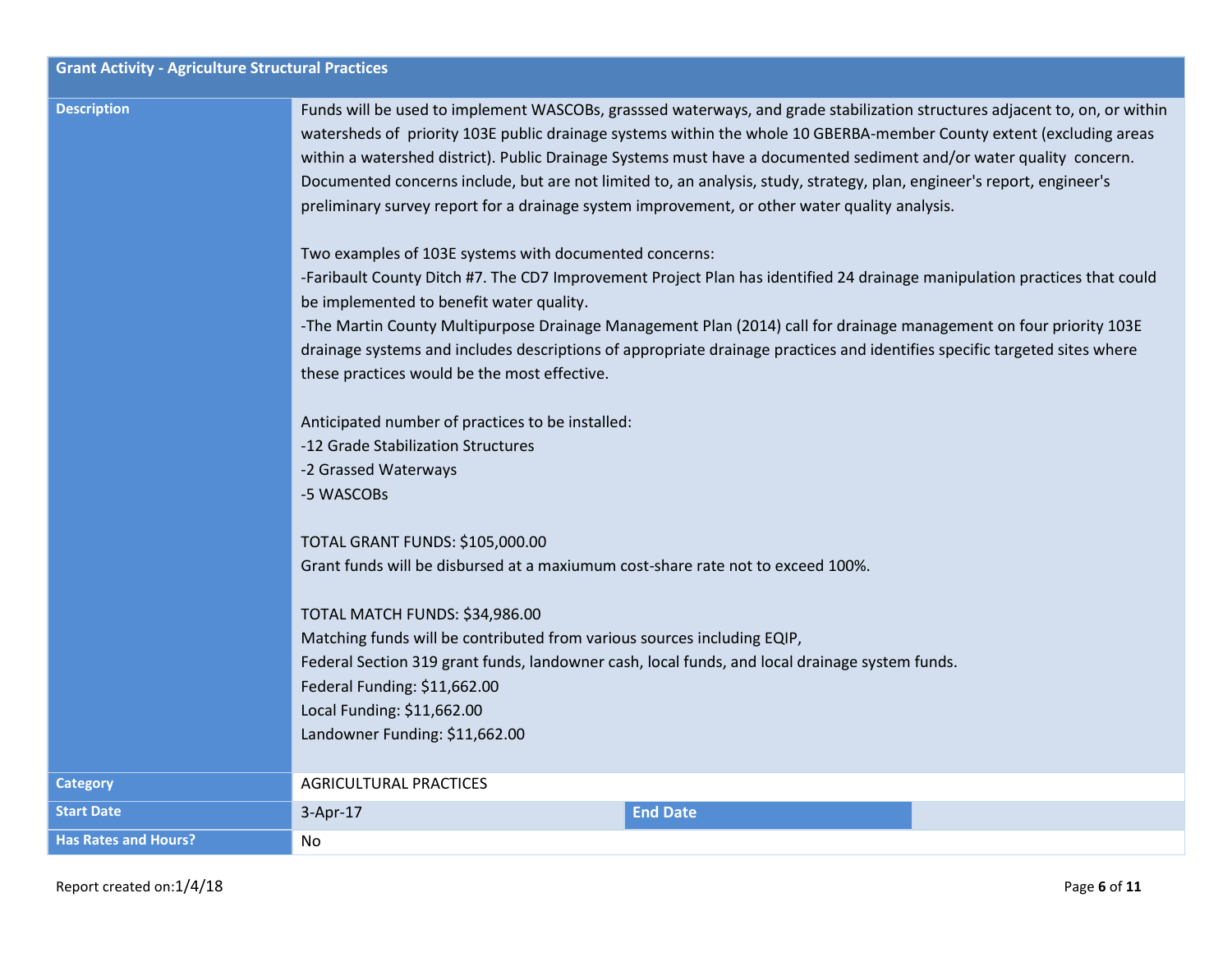| <b>Actual Results</b> | APRIL - DECEMBER 2017                                                                                                  |
|-----------------------|------------------------------------------------------------------------------------------------------------------------|
|                       | No funds expended.                                                                                                     |
|                       | Encumbered funds for Blue Earth County Drainage Authority, contract #CWF-MDM-17-07-01: 15 alternative side inlet       |
|                       | structures. Estimated Cost \$43,500, encumbered \$32,625.00. County Ditch 56 was a focus of a targeted ditch inventory |
|                       | project and outlets to Lake Crystal, an impaired water of the State.                                                   |

| Activity Action - CWF-MDM-17-07-01 Blue Earth DA |                                                                                                             |                            |          |
|--------------------------------------------------|-------------------------------------------------------------------------------------------------------------|----------------------------|----------|
| <b>Practice</b>                                  | 410 - Grade Stabilization Structure                                                                         | <b>Count of Activities</b> | -15      |
| <b>Description</b>                               | Repair and install alternative side inlets on CD 56 in Blue Earth County, Garden City and Lincoln Townships |                            |          |
| <b>Proposed Size / Units</b>                     | <b>15.00 COUNT</b>                                                                                          | <b>Lifespan</b>            | 10 Years |
| <b>Actual Size/Units</b>                         | <b>COUNT</b>                                                                                                | <b>Installed Date</b>      |          |
| <b>Mapped Activities</b>                         | 1 Point(s)                                                                                                  |                            |          |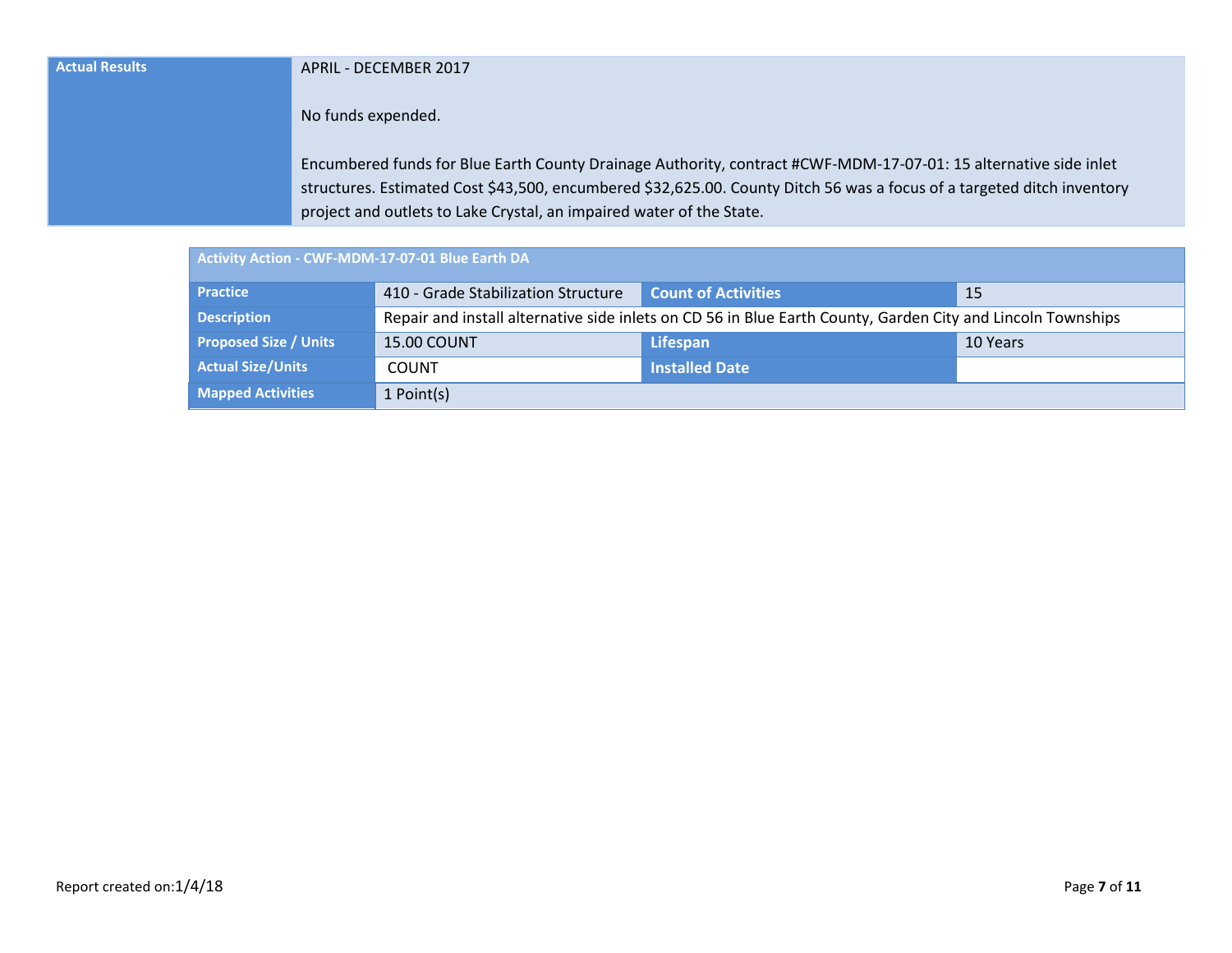**Category CALCE CONSERVATION DRAINAGE** 

| <b>Grant Activity - Conservation Drainage Practices</b> |                                                                                                                                                                                                                                                                                                                                                                                                                                                                                                                                                                                                                                                |
|---------------------------------------------------------|------------------------------------------------------------------------------------------------------------------------------------------------------------------------------------------------------------------------------------------------------------------------------------------------------------------------------------------------------------------------------------------------------------------------------------------------------------------------------------------------------------------------------------------------------------------------------------------------------------------------------------------------|
| <b>Description</b>                                      | Funds will be used to replace open tile intakes, and install saturated buffers, denitrifying bioreactors, and storage &<br>treatment wetlands adjacent to, on, or within watersheds of priority 103E public drainage systems within the whole 10<br>GBERBA-member County extent (excluding areas within a watershed district). Public Drainage Systems must have a<br>documented sediment or water quality concern. Documented concerns include, but are not limited to, an analysis, study,<br>strategy, plan, engineer's report, engineer's preliminary survey report for a drainage system improvement, or other water<br>quality analysis. |
|                                                         | Two examples of 103E systems with documented concerns:<br>-Faribault County Ditch #7. The CD7 Improvement Project Plan has identified 24 drainage manipulation practices that could<br>be implemented to benefit water quality.                                                                                                                                                                                                                                                                                                                                                                                                                |
|                                                         | -The Martin County Multipurpose Drainage Management Plan (2014) call for drainage management on four priority 103E<br>drainage systems and includes descriptions of appropriate drainage practices and identifies specific targeted sites where<br>these practices would be the most effective.                                                                                                                                                                                                                                                                                                                                                |
|                                                         | Anticipated number of practices to be installed:<br>-20 Alternative Tile Intakes<br>-1 Storage & Treatment Wetland<br>-2 Saturated Buffers                                                                                                                                                                                                                                                                                                                                                                                                                                                                                                     |
|                                                         | -10 Denitrifying Bioreactors<br>TOTAL GRANT FUNDS: \$121,000.00<br>Grant funds will be disbursed at a maximum cost-share rate not to exceed 100%.                                                                                                                                                                                                                                                                                                                                                                                                                                                                                              |
|                                                         | TOTAL MATCH FUNDS: \$40,320.00<br>Matching funds will be contributed from various sources including EQIP, Federal Section 319 grant funds, landowner fund,<br>local funds, and local drainage system funds.<br>Federal Funds: \$13,440.00<br>Landowner Funds: \$13,440.00                                                                                                                                                                                                                                                                                                                                                                      |
|                                                         | Local Funds: \$13,440.00                                                                                                                                                                                                                                                                                                                                                                                                                                                                                                                                                                                                                       |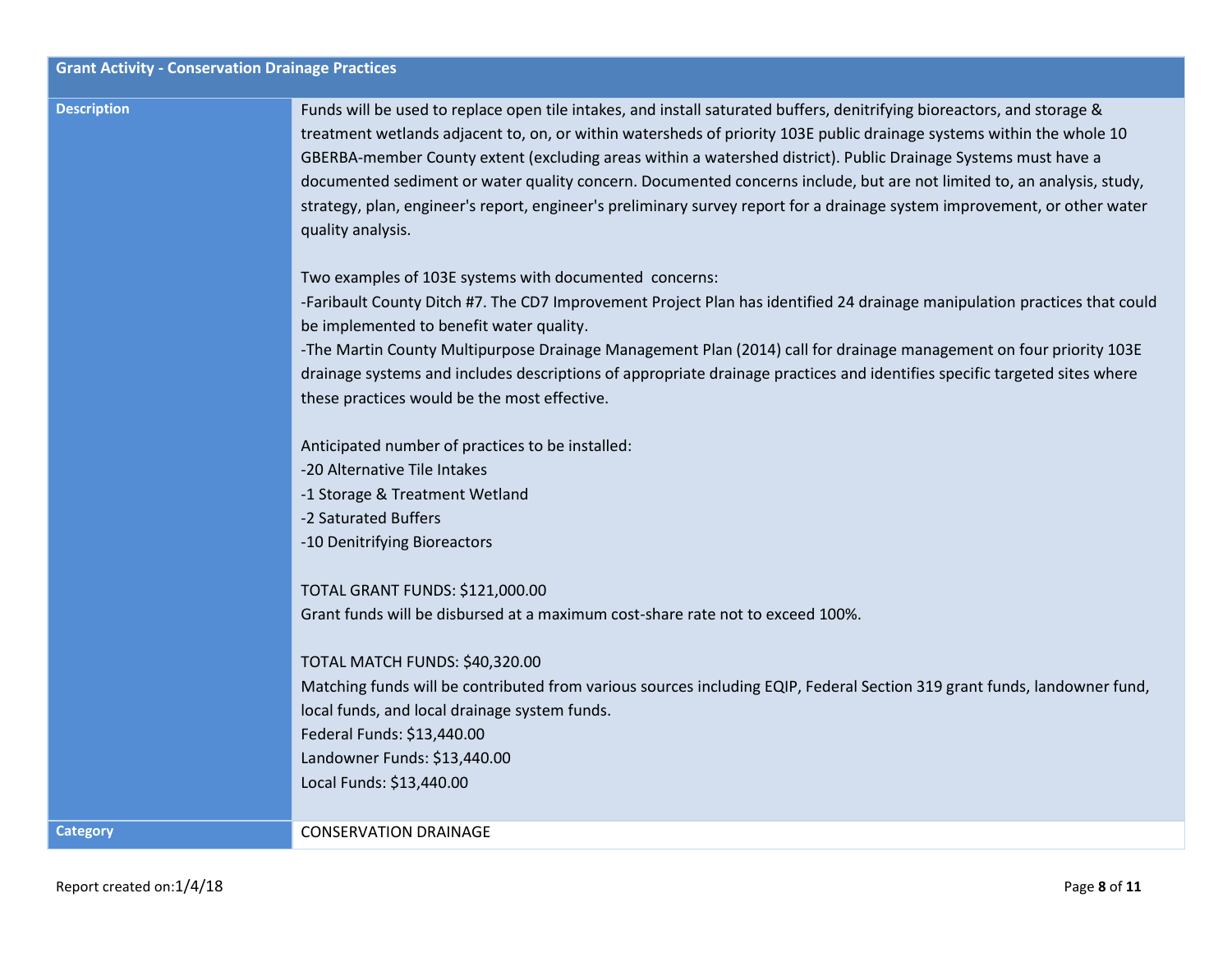| <b>Start Date</b>           | $3-Apr-17$                                                                                                                                                                                                                                                                                                                                                                                                                       | <b>End Date</b> |  |
|-----------------------------|----------------------------------------------------------------------------------------------------------------------------------------------------------------------------------------------------------------------------------------------------------------------------------------------------------------------------------------------------------------------------------------------------------------------------------|-----------------|--|
| <b>Has Rates and Hours?</b> | No                                                                                                                                                                                                                                                                                                                                                                                                                               |                 |  |
| <b>Actual Results</b>       | APRIL - DECEMBER 2017<br>No funds expended.<br>Encumbered one project in Waseca County for Byron Properties of New Richland. Project is to install a denitrifying bioreactor<br>on CD 8 at a cost estimate of \$43,800.00. GBERBA encumbered \$32,850.00. The Le Sueur River Watershed WRAPS document<br>highlights identifies denitrifying bioreactors as a strategy to reduce nitrate loading to the Cobb River, of which CD 8 |                 |  |
|                             | contributes.                                                                                                                                                                                                                                                                                                                                                                                                                     |                 |  |

| <b>Activity Action - CWF-MDM-17-81-01 Byron Properties</b> |                                                                    |                            |          |
|------------------------------------------------------------|--------------------------------------------------------------------|----------------------------|----------|
| <b>Practice</b>                                            | 605 - Denitrifying Bioreactor                                      | <b>Count of Activities</b> |          |
| <b>Description</b>                                         | Denitrifying Bioreactor on Waseca County CD8, Byron Twp Section 29 |                            |          |
| <b>Proposed Size / Units</b>                               | 1.00 COUNT                                                         | <b>Lifespan</b>            | 10 Years |
| <b>Actual Size/Units</b>                                   | <b>COUNT</b>                                                       | <b>Installed Date</b>      |          |
| <b>Mapped Activities</b>                                   | 1 Point(s)                                                         |                            |          |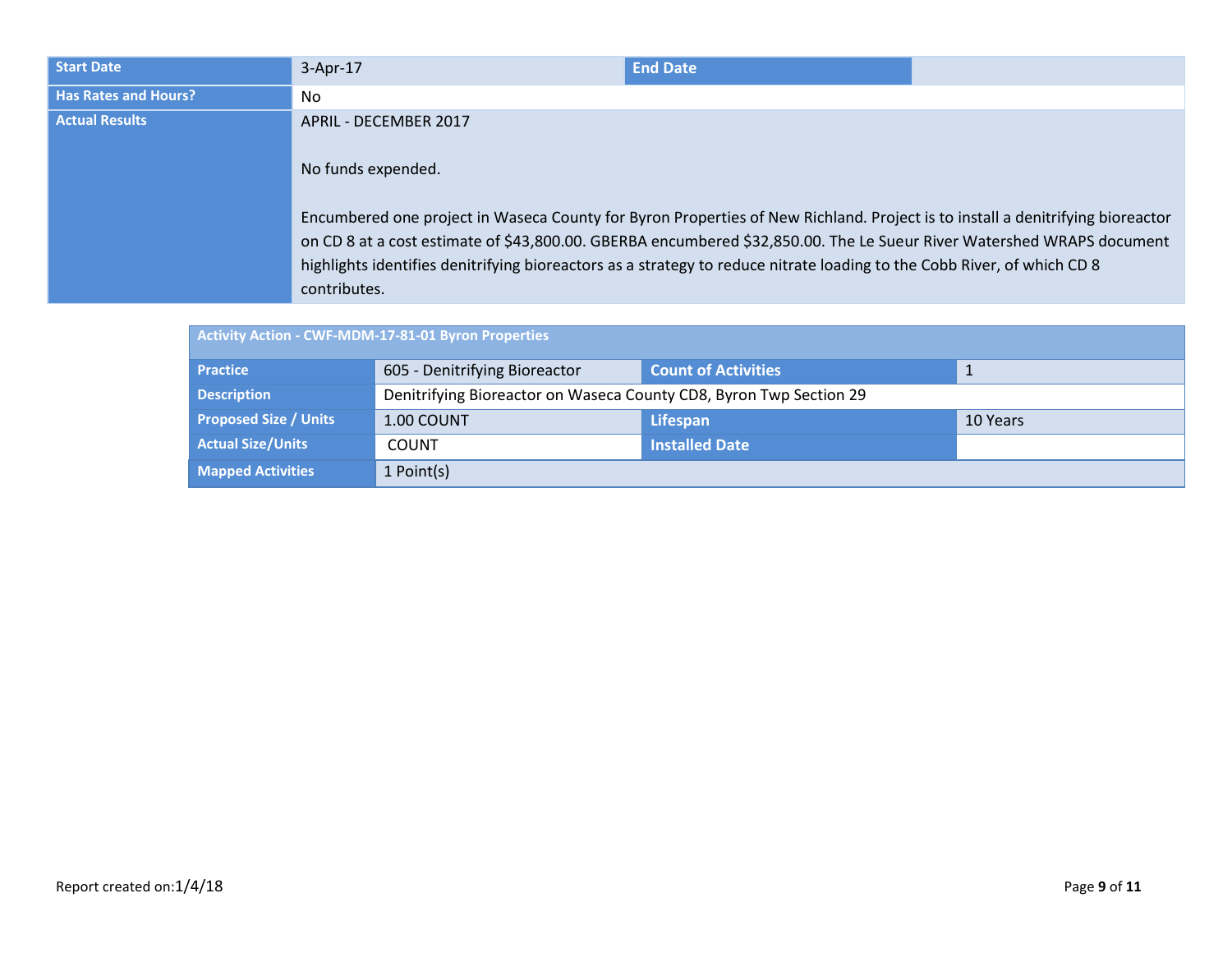| <b>Grant Activity - Technical and Engineering</b> |                                                                                                                                                                                                                                             |                 |  |
|---------------------------------------------------|---------------------------------------------------------------------------------------------------------------------------------------------------------------------------------------------------------------------------------------------|-----------------|--|
| <b>Description</b>                                | Engineering assistance for this grant could be completed by several entities and areas as follows:<br>County Drainage Authority Staff, Private Engineering Firms, Technical Service Area Staff, SWCD Staff and other qualified<br>partners. |                 |  |
|                                                   | The GBERBA Technical Coordinator will be working with participating Drainage Authorities to ensure qualified technical staff<br>are utilized throughout the project.                                                                        |                 |  |
|                                                   | TOTAL GRANT FUNDING: \$45,200.00<br>GBERBA budgeted additional 20% of project funds for technical and engineering assistance.                                                                                                               |                 |  |
|                                                   | TOTAL MATCH FUNDING: \$0.00                                                                                                                                                                                                                 |                 |  |
| <b>Category</b>                                   | TECHNICAL/ENGINEERING ASSISTANCE                                                                                                                                                                                                            |                 |  |
| <b>Start Date</b>                                 | $3-Apr-17$                                                                                                                                                                                                                                  | <b>End Date</b> |  |
| <b>Has Rates and Hours?</b>                       | No                                                                                                                                                                                                                                          |                 |  |
| <b>Actual Results</b>                             | APRIL - DECEMBER 2017<br>No funds expended.                                                                                                                                                                                                 |                 |  |
|                                                   | Encumbered T/E funds for two projects:                                                                                                                                                                                                      |                 |  |
|                                                   | CWF-MDM-17-07-01 Blue Earth Drainage Authority-CD56: \$6,525.00<br>CWF-MDM-17-81-01 Byron Properties-Waseca CD8: \$6,570.00                                                                                                                 |                 |  |

#### **Grant Attachments**

| <b>Document Name</b>            | <b>Document Type</b>      | <b>Description</b>                                               |
|---------------------------------|---------------------------|------------------------------------------------------------------|
| 2017 Competitive Grant          | <b>Grant Agreement</b>    | 2017 Competitive Grant - Greater Blue Earth River Basin Alliance |
| 2017 Competitive Grant executed | <b>Grant Agreement</b>    | 2017 Competitive Grant - Greater Blue Earth River Basin Alliance |
| <b>All Details Report</b>       | <b>Workflow Generated</b> | Workflow Generated - All Details Report - 12/29/2017             |
| Application                     | <b>Workflow Generated</b> | Workflow Generated - Application - 08/05/2016                    |